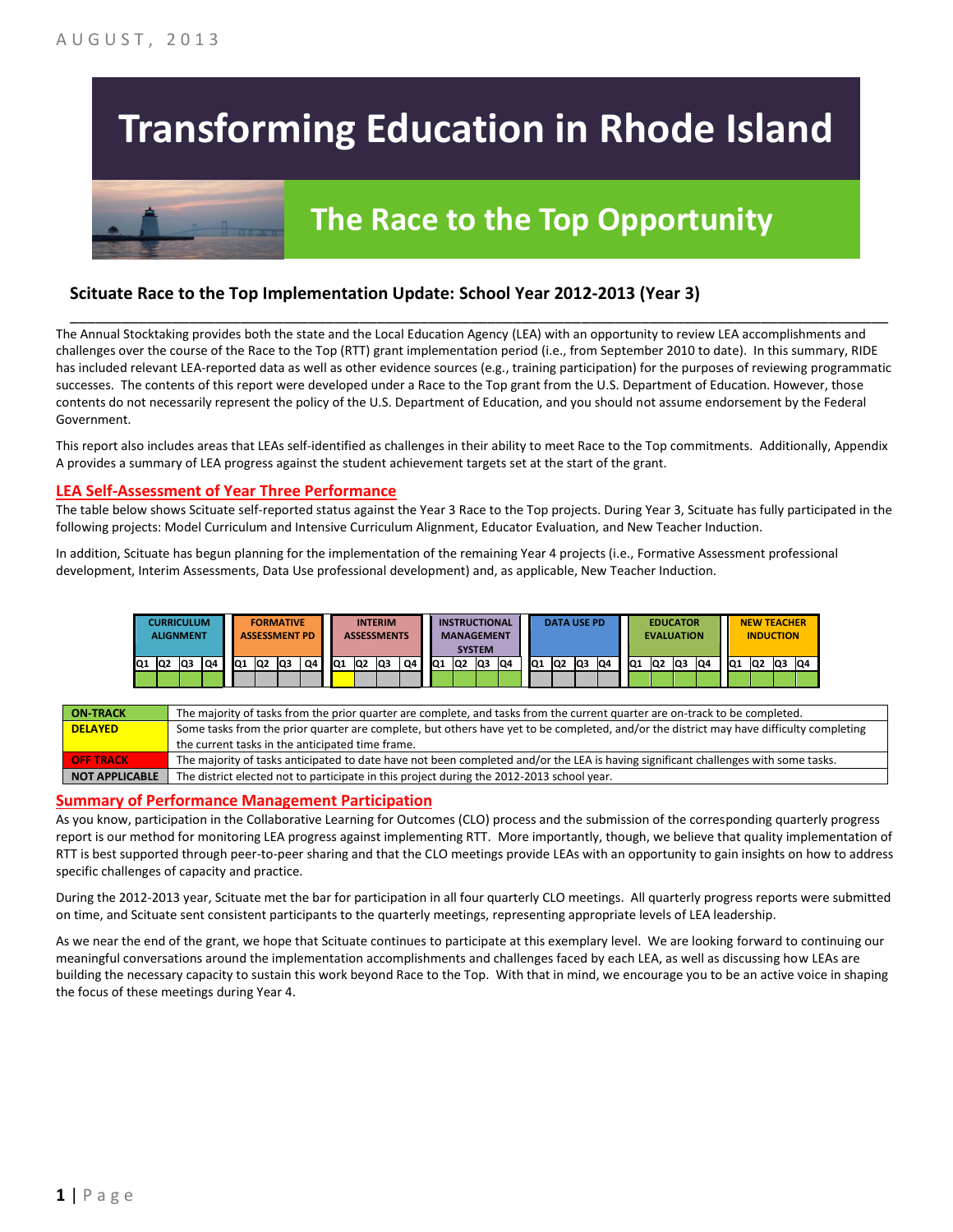#### **System of Support 1: Standards and Curriculum**

Based on the quarterly progress reports submitted by Scituate, as well as participation in additional applicable activities through the end of the 2012-2013 school year, we have assessed the district as 'on track (green),' 'delayed (yellow),' 'off track/at risk (red)', or 'not applicable (grey) on each of the Year 3 System of Support 1 scope of work tasks for Race to the Top. This assessment is reflected in the table below. Please note that further description of these statuses can be found on page one of this report.

RIDE would like to commend Scituate on its efforts to expand and deepen educator and administrator knowledge of the Common Core State Standards (CCSS). In its progress reports, Scituate noted that they devoted several professional development days with their teachers to the CCSS. Additionally, educators from the district participated in supplemental RIDE professional development focused on key instructional shifts, such as Academic Vocabulary.

Scituate has made significant progress against implementing a guaranteed and viable curriculum aligned to the new Common Core State Standards. In their quarterly progress update reports, Scituate noted that they have been working with the Dunn Institute to align their ELA and mathematics curriculum to the Common Core State Standards. Teachers continued to revise and review current curriculum during grade-level meetings, common planning time, and at professional development sessions.

We commend Scituate on their work in this area. We look forward to hearing about additional opportunities that Scituate has created for further collaboration within their district, and their progress with creating assessments aligned to the new ELA and mathematics curriculum. In the upcoming school year, we encourage Scituate to discuss their implementation challenges with their CLO colleagues.

| Intensive Curriculum Alignment and Model Curriculum Development                                                                                                                                                                                           | Year 3:SY12-13 |                                         |                |                |  |  |  |
|-----------------------------------------------------------------------------------------------------------------------------------------------------------------------------------------------------------------------------------------------------------|----------------|-----------------------------------------|----------------|----------------|--|--|--|
|                                                                                                                                                                                                                                                           | Q <sub>1</sub> | Q <sub>2</sub>                          | Q <sub>3</sub> | Q <sub>4</sub> |  |  |  |
| Develop and communicate a multi-year Transition Plan for the Common Core State Standards implementation, including clear<br>expectations for school level transition benchmarks and a plan for developing a curriculum aligned to the CCSS in grades K-12 |                | Modify as Modify as Modify as<br>needed | needed         | needed         |  |  |  |
| Identify opportunities for educators to work collaboratively to deepen understanding of CCSS (e.g. Common Planning Time, grade<br>level team, department meetings, faculty meetings)                                                                      |                | Modify as Modify as Modify as<br>needed | needed         | needed         |  |  |  |
| Create implementation plan, including the identification of aligned resources, to support roll out of new curricula                                                                                                                                       |                | Modify as Modify as Modify as<br>needed | needed         | needed         |  |  |  |
| Develop curriculum aligned to the Common Core State Standards, including participation in Dana Center curriculum writing and<br>leadership sessions (if applicable)                                                                                       |                | x                                       | X              | X              |  |  |  |

*\*Please note: the 'x' in the above table represents the anticipated completion timeline set by RIDE, not when the district completed the task. Additionally, for further clarification on the criteria used to select each status, consult the description on page one of this report.*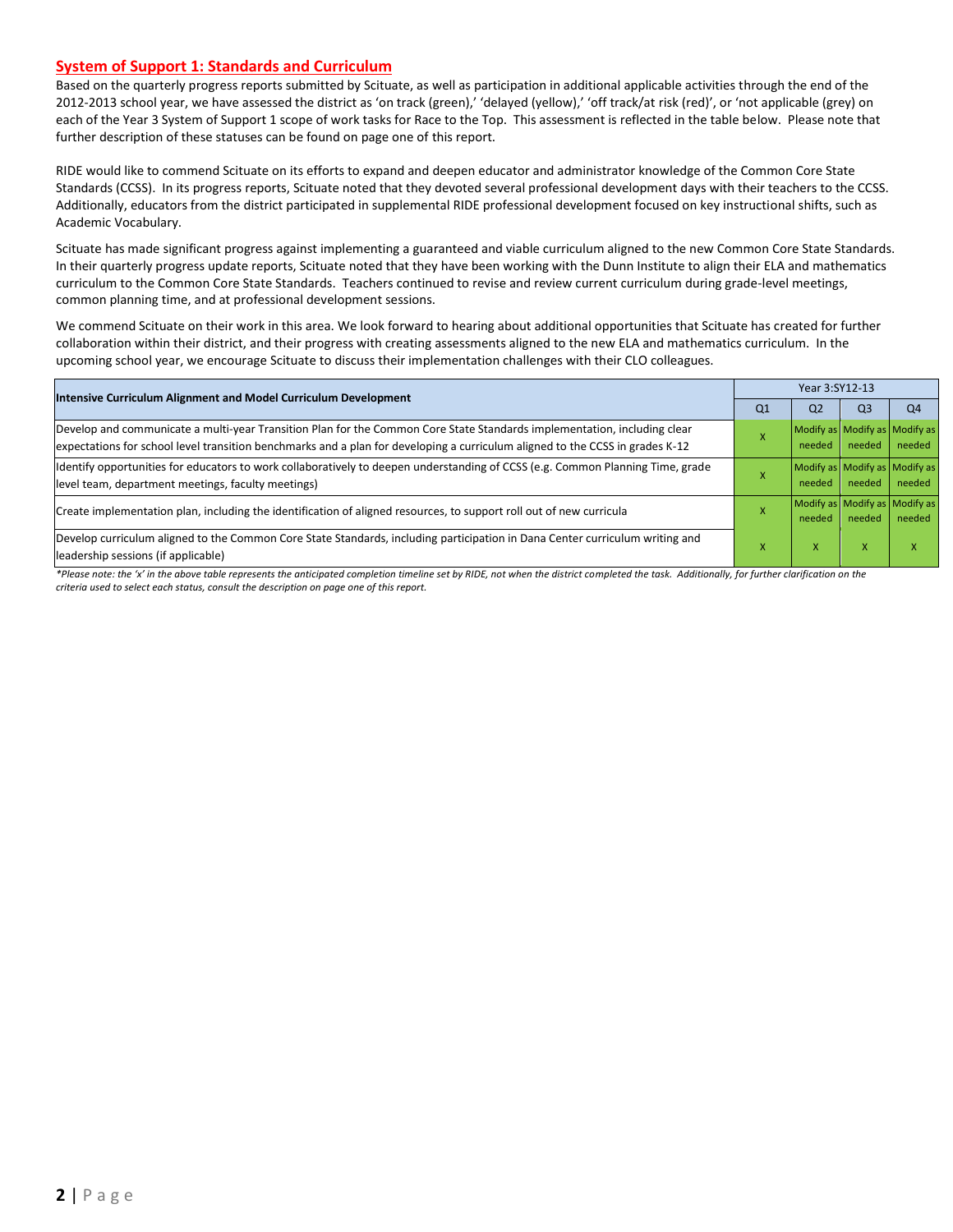#### **System of Support 2: Instructional Improvement Systems**

During the 2012-2013 school year, Scituate chose not to implement the four Race to the Top projects in System of Support 2. Based on the quarterly progress reports submitted by Scituate, as well as participation in additional applicable activities through the end of the 2012-2013 school year, we have assessed the district on each of the Year 3 scope of work tasks for those applicable projects.

During the 2012-2013 school year, Scituate did not implement the Formative Assessment online professional development modules. In their quarterly progress update report, Scituate noted that their central and building administrators met with RIDE to discuss potential implementation options for the 2013-2014 school year. They plan to offer the professional development series to teachers starting in the fall, and will also incorporate the training into their 'mentor' and 'critical friends' (i.e., year one and year two) programs for new teachers in the district.

Scituate submitted the school year 2012-2013 teacher-course-student data and completed initial configuration of the Instructional Management System so that educators could access the curriculum and assessment tools. To better understand the Exceed RtI platform, Scituate hosted a twoday northern regional collaborative meeting with the RtI platform vendor. In their quarterly progress update report, Scituate indicated that they were in the process of assessing whether the Exceed platform would meet their needs as compared to their current progress monitoring tools.

Scituate chose to delay implementation of the Interim Assessments and, in their quarterly progress update report, they indicated that teacher leaders would be participating in training sessions during fall 2013.

Scituate has indicated that they will participate in the Data Use professional development training in the 2013-2014 school year. In preparation, the district has selected school data leadership team participants and selected training dates with RIDE. We look forward to hearing how the protocols from the Data Use professional development have enhanced the already well-established processes being used in Scituate.

In the upcoming CLO sessions, we look forward to hearing about Scituate's plans for implementing new initiatives, or deepening engagement in initiatives implemented during the 2012-2013 school year. Additionally, looking ahead towards the PARCC assessment, we hope to hear more from districts about how these initiatives are supporting their transition to the common core.

| Interim Assessments (accessed via the Instructional Management System)                                                                                                                  | Year 3:SY12-13    |                               |                               |    |  |  |  |
|-----------------------------------------------------------------------------------------------------------------------------------------------------------------------------------------|-------------------|-------------------------------|-------------------------------|----|--|--|--|
|                                                                                                                                                                                         | Q <sub>1</sub>    | Q <sub>2</sub>                | Q3                            | Q4 |  |  |  |
| Develop protocols or expectations regarding the use of interim assessment to inform instruction including timelines for<br>administration and process for scoring and reporting results | x                 |                               |                               |    |  |  |  |
| Send LEA-determined facilitators to RIDE provided training on both the Fixed-Form assessment tool and the test-building tool                                                            | <b>Fixed Form</b> | <b>Test</b><br><b>Builder</b> |                               |    |  |  |  |
| Train of educators in the LEA on the administration and use of interim assessments utilizing RIDE-trained facilitators                                                                  | x                 |                               |                               |    |  |  |  |
| Administration of Interim Assessments in selected grades and content area(s)                                                                                                            | $1st$ Fixed       | $ 2^{nd}$ Fixed               | 3 <sup>rd</sup> Fixed         |    |  |  |  |
|                                                                                                                                                                                         |                   |                               | Form Test Form Test Form Test |    |  |  |  |

| <b>Instructional Management System (IMS)</b>                                                                                        |                                         | Year 3:SY12-13 |                |    |  |  |  |
|-------------------------------------------------------------------------------------------------------------------------------------|-----------------------------------------|----------------|----------------|----|--|--|--|
|                                                                                                                                     | Q <sub>1</sub>                          | Q <sub>2</sub> | Q <sub>3</sub> | Q4 |  |  |  |
| Designate an LEA data steward to support decision making around data collections and systems implementation and to provide input    | As needed As needed As needed As needed |                |                |    |  |  |  |
| and feedback on data initiatives through designated representatives                                                                 |                                         |                |                |    |  |  |  |
| Maintain data quality standards of local student information systems and upload local assessment data and program information as    | $\sim$                                  | ж              | X              |    |  |  |  |
| required by RIDE in a timely manner                                                                                                 |                                         |                |                |    |  |  |  |
| Following RIDE training, LEA Administrative Users and LEA Trainers configure the IMS for educator use and to provide end users with |                                         | X              | X              |    |  |  |  |
| access and training needed to utilize the IMS for daily activities                                                                  |                                         |                |                |    |  |  |  |
| Deepen the understanding and use of the IMS among all educators                                                                     |                                         | X              | X              |    |  |  |  |

| 'Data Use' Professional Development                                                                                                           | Year 3:SY12-13 |                |                |                |  |  |
|-----------------------------------------------------------------------------------------------------------------------------------------------|----------------|----------------|----------------|----------------|--|--|
|                                                                                                                                               | Q1             | Q <sub>2</sub> | Q <sub>3</sub> | O <sub>4</sub> |  |  |
| In coordination with RIDE, select 'Data Use' training dates for each cohort of schools, as applicable                                         |                |                |                | Year 2         |  |  |
| ldentify and provide RIDE with the leadership team members from each school who will participate in Year 2 training cohorts, as<br>applicable |                |                |                | Year 2         |  |  |
| Following 'Data Use' professional development, identify district and school practices to sustain and deepen data use and<br>collaboration     | Year 1         | Year 1         | Year           | Year 1         |  |  |

\* Please note that, for this project, 'year 1' refers to cohort 1 taking place during the 2012-2013 school year, and 'Year 2' refers to cohort 2 taking place during the 2013-2014 school year.

| [Formative Assessment Professional Development Modules (accessed via the Instructional Management System)        |                | Year 3:SY12-13 |                         |                |  |  |  |
|------------------------------------------------------------------------------------------------------------------|----------------|----------------|-------------------------|----------------|--|--|--|
|                                                                                                                  | Q <sub>1</sub> | Q <sub>2</sub> | Q <sub>3</sub>          | O <sub>4</sub> |  |  |  |
| ldentify facilitators who will support the implementation of formative assessment practices in daily instruction |                |                |                         | SY13-14        |  |  |  |
| Coordinate participation of educators in training modules and communities of practice                            | SY12-13        |                | SY12-13 SY12-13 SY13-14 |                |  |  |  |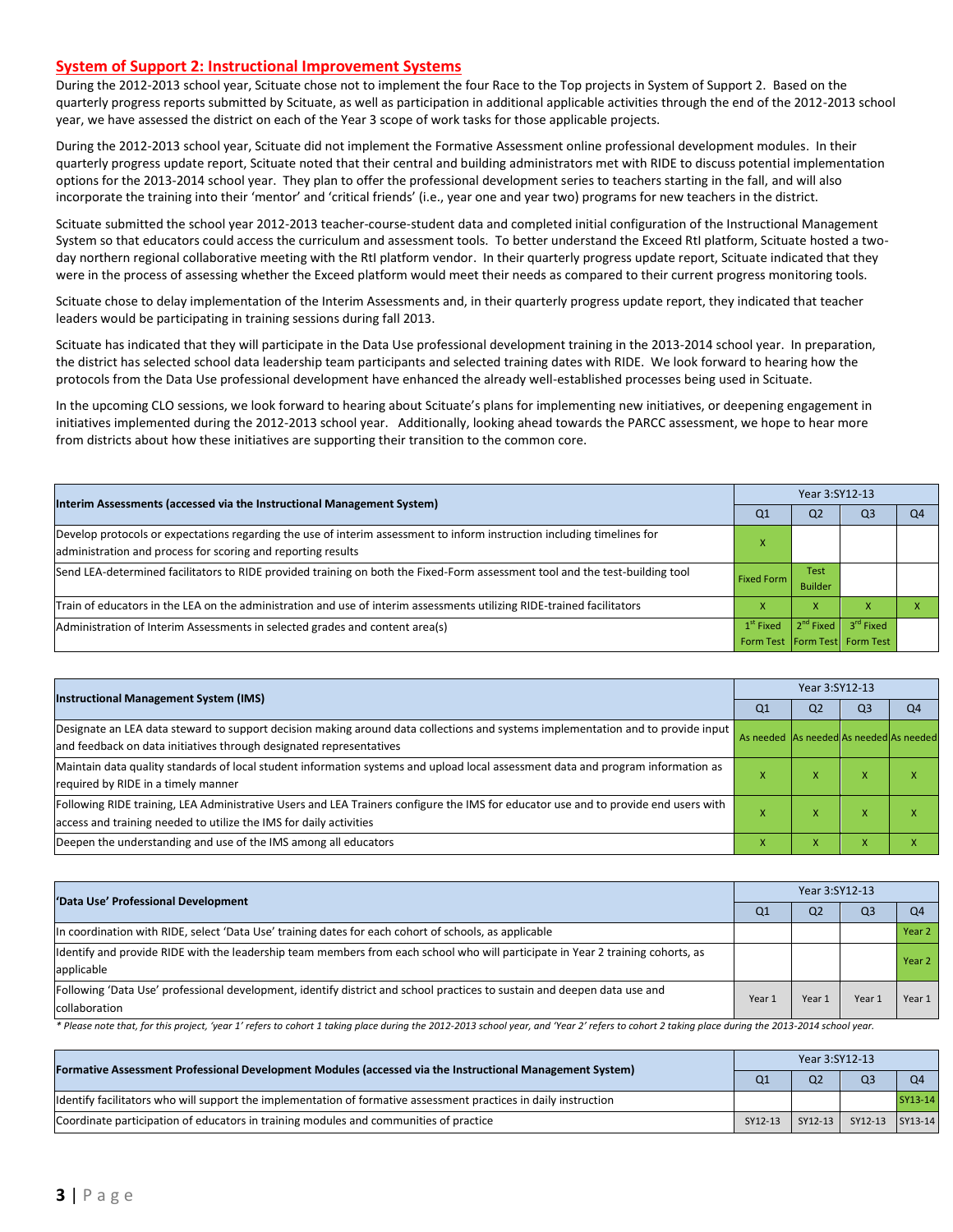#### **System of Support 3: Educator Effectiveness**

During the 2012-2013 school year, Scituate fully implemented all components of System of Support 3 - the Rhode Island model for teacher and building administrator evaluations; and final effectiveness ratings for all teachers and building administrators have been submitted to RIDE using the Educator Performance and Support System. Based on the quarterly progress reports submitted by Scituate, as well as participation in additional applicable activities through the end of the 2012-2013 school year, we have assessed the district on each of the Year 3 scope of work tasks for Educator Evaluation.

In their quarterly progress update report, Scituate noted that they reflected on the evaluation process during summer 2012 in order to identify key steps that might help streamline the process in the 2012-2013 school year. RIDE is pleased to note that, as of the second quarter of Year 3, Scituate felt that they were doing well with their implementation of the evaluations despite time drain felt by administrators.

During the 2012-2013 school year, Scituate evaluators participated in all required training activities. Additionally, in preparation for the 2013-2014 school year, all evaluators (including two new principals) have registered/attended summer trainings. Looking ahead, RIDE would like to remind the district of their responsibility to ensure that all personnel responsible for evaluating both teachers and building administrators participate in applicable training activities.

As we enter into the final year of the Race to the Top grant, RIDE encourages Scituate to continue to engage their CLO peers in thinking about continuous support for evaluation implementation, as well as how evaluation data is being used to identify professional development needs.

| <b>Educator Evaluation</b>                                                                                                          |                 |                | Year 3:SY12-13                  |                   |
|-------------------------------------------------------------------------------------------------------------------------------------|-----------------|----------------|---------------------------------|-------------------|
|                                                                                                                                     | Q <sub>1</sub>  | Q <sub>2</sub> | Q <sub>3</sub>                  | Q <sub>4</sub>    |
| Participate in educator evaluation model design, development and refinement feedback opportunities                                  | X               | X              | X                               | $\mathsf{X}$      |
| Identify District Evaluation Committee members, responsible for monitoring the implementation of the system and providing           |                 |                |                                 | X                 |
| recommendations to LEA leadership teams                                                                                             |                 |                |                                 |                   |
| ldentify individuals who will serve as primary and, if applicable, secondary/complementary evaluators                               |                 |                |                                 | $\mathsf{x}$      |
| Send all required evaluators to RIDE-provided evaluator training on model; Send evaluators and system administrators to training on |                 |                | Mid-year                        | Mid-year          |
| the Educator Performance Support System (EPSS) data system                                                                          |                 |                | half-day                        | half-day          |
|                                                                                                                                     |                 |                | training                        | training          |
| Examine LEA Policies and Contracts for Challenges; where applicable, consider memorandums of understanding or contract renewal      | x               | X              | $\mathsf{x}$                    | X                 |
| language which will support district implementation of evaluations                                                                  |                 |                |                                 |                   |
| Create a plan for the appropriate use of funds to support implementation of educator evaluation system                              |                 |                |                                 | X                 |
| Complete required components of RI Model for educator and building administrator evaluations                                        |                 |                |                                 | <b>EOY Report</b> |
|                                                                                                                                     | <b>SLOs and</b> | Midyear        | Midyear                         | 8                 |
|                                                                                                                                     | Goals           |                | Conference Conference Summative |                   |
|                                                                                                                                     |                 |                |                                 | rating            |
| Submit evaluation data and documentation (e.g. component and summative level ratings, verified rosters); provide other requested    | X               | X              | $\mathsf{x}$                    | X                 |
| information to support RIDE research and system improvement                                                                         |                 |                |                                 |                   |
| Use Evaluation Data to identify individual and school/district-wide professional development needs and act on those needs           |                 |                | $\mathsf{x}$                    | X                 |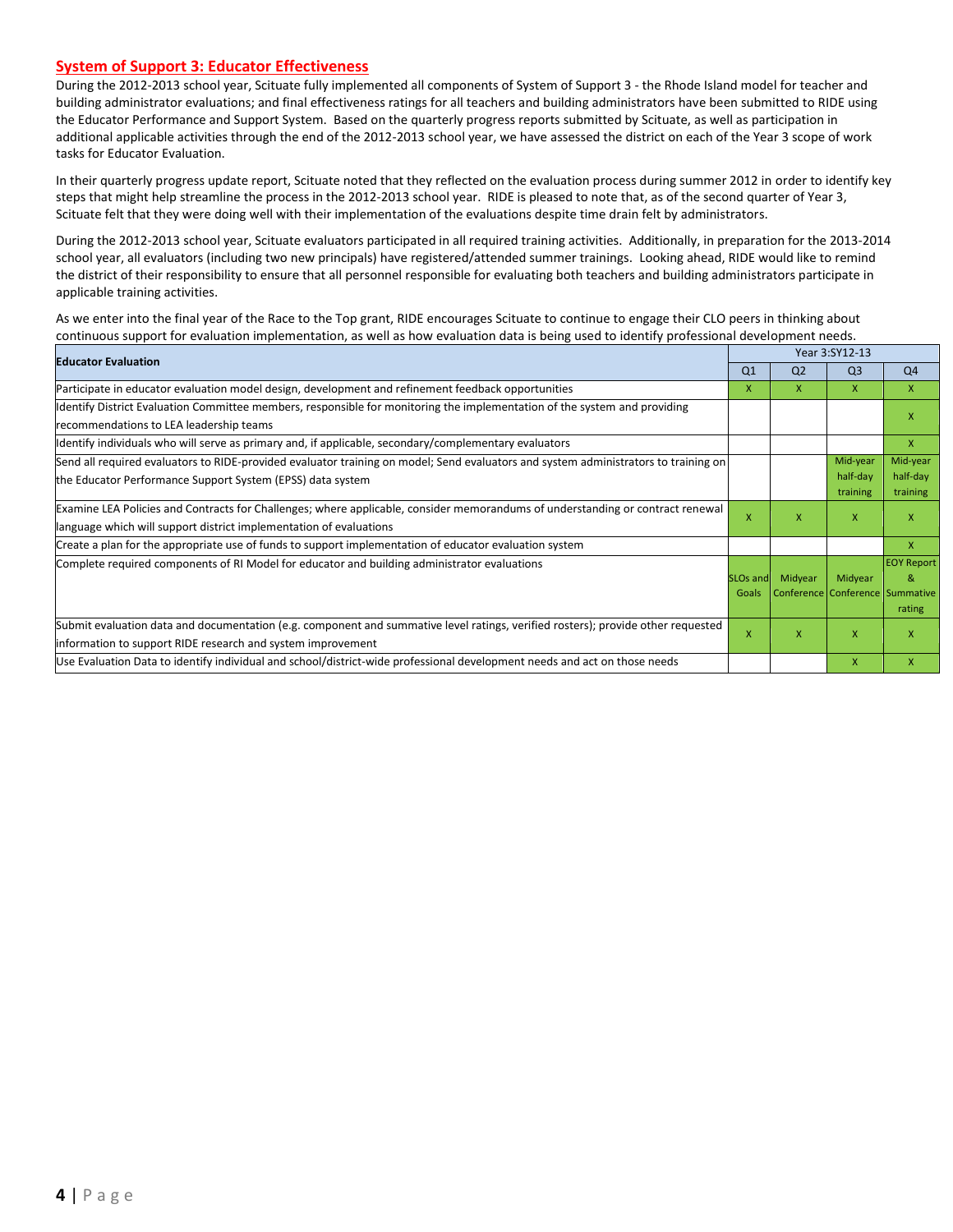#### **System of Support 4: Human Capital Development**

During the 2012-2013 school year, Scituate participated fully in the Beginning Teacher Induction program. Based on the quarterly progress reports submitted by Scituate, as well as participation in additional applicable activities through the end of the 2012-2013 school year, we have assessed the district on each of the Year 3 scope of work tasks for Beginning Teacher Induction. Additionally, Scituate has continued their utilization of SchoolSpring for recruitment of staff on an as needed basis.

During the 2012-2013 school year, all beginning teachers were supported by an Induction Coach. In their quarterly progress update report, Scituate noted that they continue to be impressed by the induction coach assigned to their district.

In the upcoming CLO sessions, RIDE looks forward to engaging in a deeper conversation around the revisions that Scituate and other LEAs have made to their hiring policies, timelines, and processes in order to support broader human capital initiatives including recruitment of highly qualified and diverse candidates and providing data-driven induction support to beginning teachers.

| <b>Beginning Teacher Induction</b>                                                                                                                                                       |    |                | Year 3:SY12-13 |    |  |
|------------------------------------------------------------------------------------------------------------------------------------------------------------------------------------------|----|----------------|----------------|----|--|
|                                                                                                                                                                                          | Q1 | Q <sub>2</sub> | Q <sub>3</sub> | Q4 |  |
| If applicable, recommend potential Induction Coaches to RIDE                                                                                                                             |    |                |                |    |  |
| Review and revise hiring policies, timelines and processes in order to support appropriate and timely projections for anticipated hires<br>requiring induction coach services            |    |                |                |    |  |
| Provide RIDE with list of beginning teachers who will receive Induction Coach support in a timely manner in order to ensure that all<br>beginning teachers have coaching                 |    |                |                |    |  |
| Participate in RIDE-provided information opportunities in order to learn about induction coach program                                                                                   |    |                |                |    |  |
| Provide feedback to RIDE on the development and integration of existing mentorship programs into a sustainable, instructionally-<br>focused state or district-wide Induction Coach model |    |                |                |    |  |

The contents of this report were developed under a Race to the Top grant from the U.S. Department of Education. However, those contents do not necessarily represent the policy of the U.S. Department of Education, and you should not assume endorsement by the Federal Government.